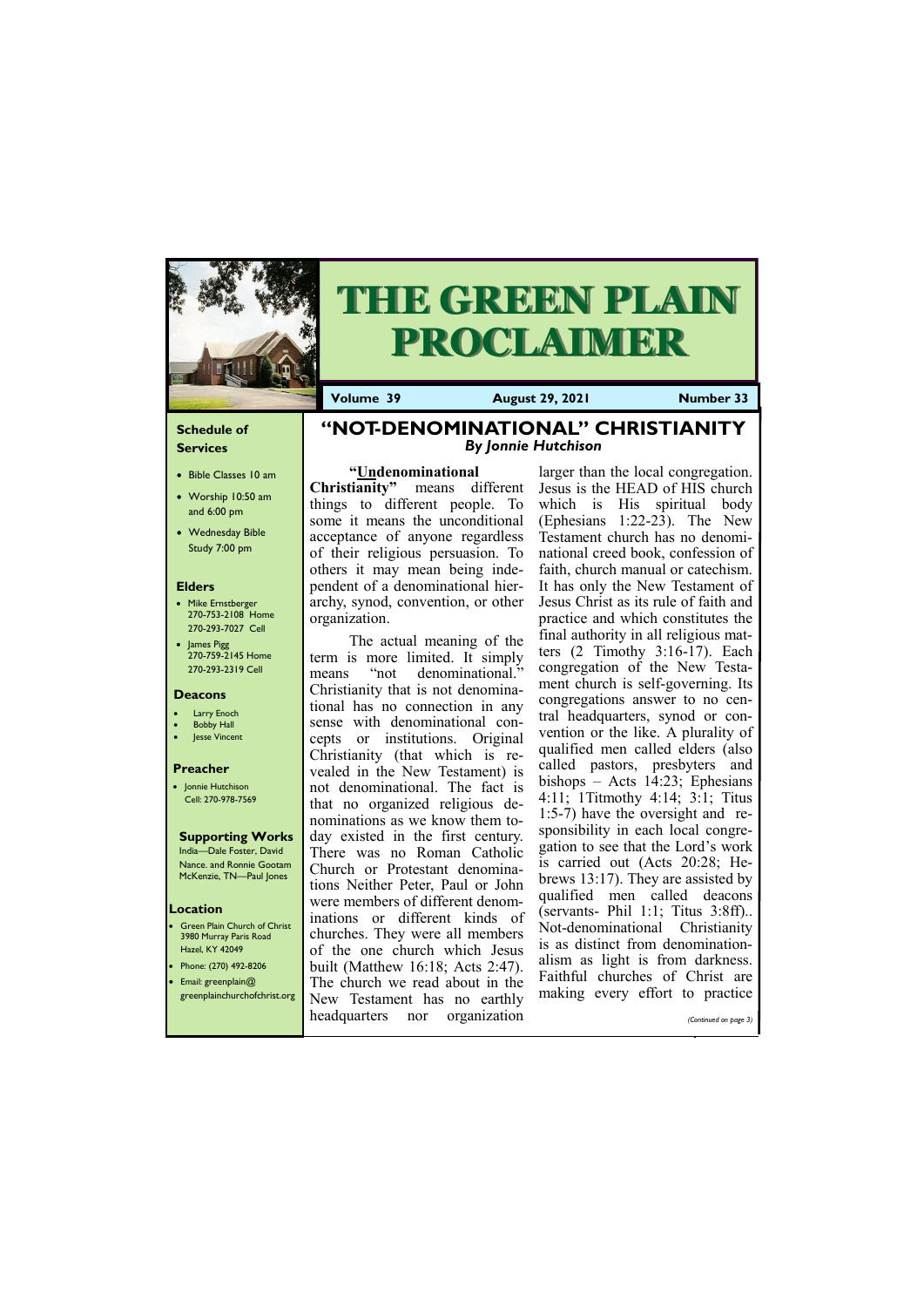### NEWS AND NOTES

*REMEMBER IN PRAYER: Green Plain members*: Faye Travis (In Rehab in Mayfield), Peggy Jarvis, Joanne Barnes, Maxine Pool, Hayes and Marjorie Grady, Jim Fielder, Griselda Adams, Larry Enoch, Carolyn Byars, Mary and Jim Lowrie and Mary and Jesse Vincent.

*Family and Friends:* Teresa Tacker, Betty Pond, Bryan White, Kenneth Mizell, Dale Pentecost, Brett Wyatt and Charlotte Parker. Please let us know of those who have improved or any one who needs to be added to this list.

- **COVID INFO:** Our Covid safety measures remain in effect for our worship services and Bible classes. It is recommended that we wear our masks, social distance and refrain from hand shakes and hugs.. Let us consider one another's safety and act accordingly.
- **PANTRY ITEMS August 2021: 1—Toothpaste; 8—Body Wash; 15—Kleenex; 22— Paper Towels; 29—Deodorant** Please bring any additional items you wish for the "blessing box" which is located next to the breezeway on the north side of the building.
- **August 2021 Anniversaries: 13—**Gail & Jonnie Hutchison . **Birthdays:** 4-Teresa Enoch; 10-Brent Morris. Please let us know if we have left anyone out.
- *ENROLL IN A FREE BIBLE CORRECSPONDENCE COURSE. Send your name and complete mailing address and phone number to the address on the first page of this bulletin.*
- **CHANGE IN UPCOMING LOCAL EVENTS** Our fall gospel meeting and the Green Plain School of Biblical Studies has been cancelled this fall due to the increasing threat of the Covid-19 virus. Please take advantage of the many online Bible studies that are available. The West Kentucky Lectures that took place at the Sunny Slope church of Christ last month are available for viewing on YouTube. A search for "West Kentucky Lectures" should lead you to the proper place. We have watched several of these and they are excellent.

# **Page 2**

**GOSPEL BROADCASTING NETWORK The Gospel 24/7**

**LESSONS AUGUST 29th AM Bible Study—** *The Book of Acts*



**AM***— "Secret Things"* **PM—** *"The Remnant"* **Wednesday Bible Class**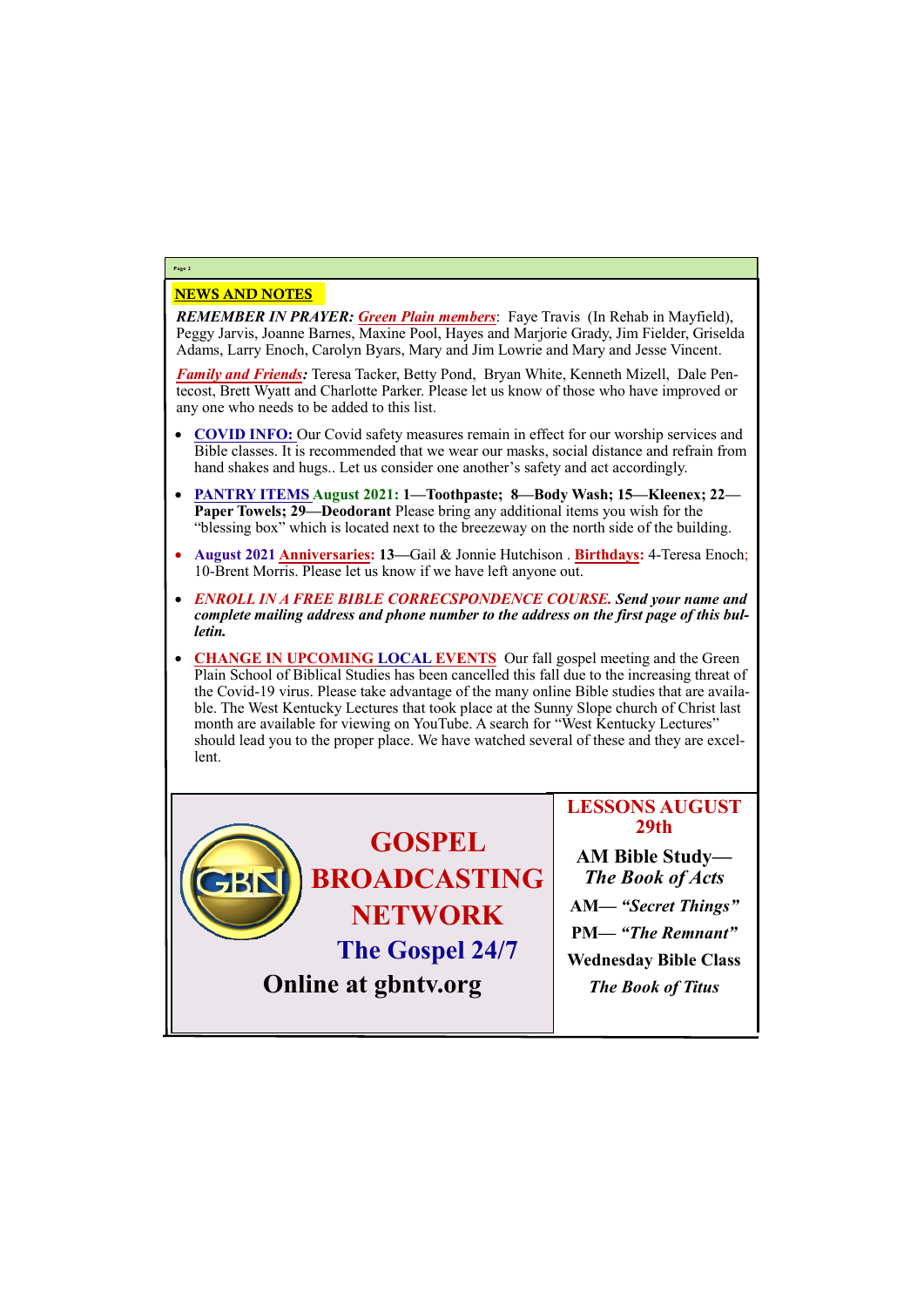**Page 3**

original Christianity. We plead with men and women everywhere to return to the Word of God and reject anything for which there is no Bible authority (that which God has not given us permission to do). Whatever we do in religious matters, whether it be the mission, the organization or the worship of the church, must be done with the authority of Jesus Christ. The Bible teaches *"And whatever you do in word or deed, do all in the name of the Lord Jesus, giving thanks to God the Father* 

*through Him"* (Colossians 3:17). If "not denominational" Christianity appeals to you, we invite you to come and worship with us at the Green Plain church of Christ and see original New Testament Christianity in action.

The second verse of this song is quite interesting in that it says, "Here I raise my Ebenezer." To determine the meaning of this statement we need to turn to the Scriptures. There are three passages that mention "Ebenezer"  $(1 \text{ Samuel } 4:1; 5:1; 7:12)$  $(1 \text{ Samuel } 4:1; 5:1; 7:12)$  $(1 \text{ Samuel } 4:1; 5:1; 7:12)$  $(1 \text{ Samuel } 4:1; 5:1; 7:12)$ .

If you have questions are comments, please direct them to email: [green](mailto:greenplain@greenplainchurchofchrist.org)[plain@greenplainchurchofchrist.org](mailto:greenplain@greenplainchurchofchrist.org) or call 270-978-7569. Write us at Green Plain church of Christ 3980 Murray Paris RD, Hazel, KY 42049.

*(Continued from page 1)*

## **"Here I Raise My Ebenezer" -** *Raymond Sieg*

sons died. This brings us to  $1$  Samuel [5:1:](https://biblia.com/bible/nkjv/1%20Sam%205.1) *"And the Philistines took the ark of God, and brought it from Ebenezer unto Ashdod."* This chapter and the following chapter teach us that the Philistines suffered so greatly after taking the ark of the covenant that they decided to return it to the Israelites.

An appropriate hymn for this time of year is O Thou Fount of Every Blessing. In general, this beautiful song reminds us that God is the source of all good blessings. This certainly is a scriptural principle, according to [James 1:17:](https://biblia.com/bible/nkjv/James%201.17) *"Every good gift and every perfect gift is from above, and cometh down from the Father of lights, with whom is no variableness, neither shadow of turning."* More specifically, however, this song exhorts us to praise God and remain faithful to Him because of the fact that He gives us all good things.

We learn from two passages that Ebenezer was the name of a city. In  $1$  Samuel [4:1](https://biblia.com/bible/nkjv/1%20Sam%204.1) we read: *"And the word of Samuel came to all Israel. Now Israel went out against the Philistines to battle, and pitched beside Ebenezer: and the Philistines pitched in Aphek."* This chapter informs us that the Israelites suffered tremendously in this location. The Philistines defeated them, the ark of the covenant was taken, and Eli and his

The ark remained in Kirjathjearim for twenty years  $(1 \text{ Samuel } 7:1-2)$ . Eventually, Samuel called upon the Israelites to repent. After they did so, they defeated the Philistines. This brings us to the third reference to Ebenezer in <u>1 Samuel 7:12</u>: *"Then Samuel took a stone, and set it between Mizpeh and Shen, and called the name of it Ebenezer, saying, Hitherto hath the Lord helped us."* Ebenezer means "stone of the help." Samuel set up this stone because God helped the Israelites by giving them this victory over the Philistines. Perhaps this will help us better understand the second verse of O Thou Fount of Every Blessing: "Here I raise my Ebenezer: Hither by Thy help I've come; And I hope by Thy good pleasure Safely to arrive at home; Jesus sought me when a stranger, Wand'ring from the fold of God; He to rescue me from danger Interposed His precious blood."

-*Daytona Beach church of Christ FL*